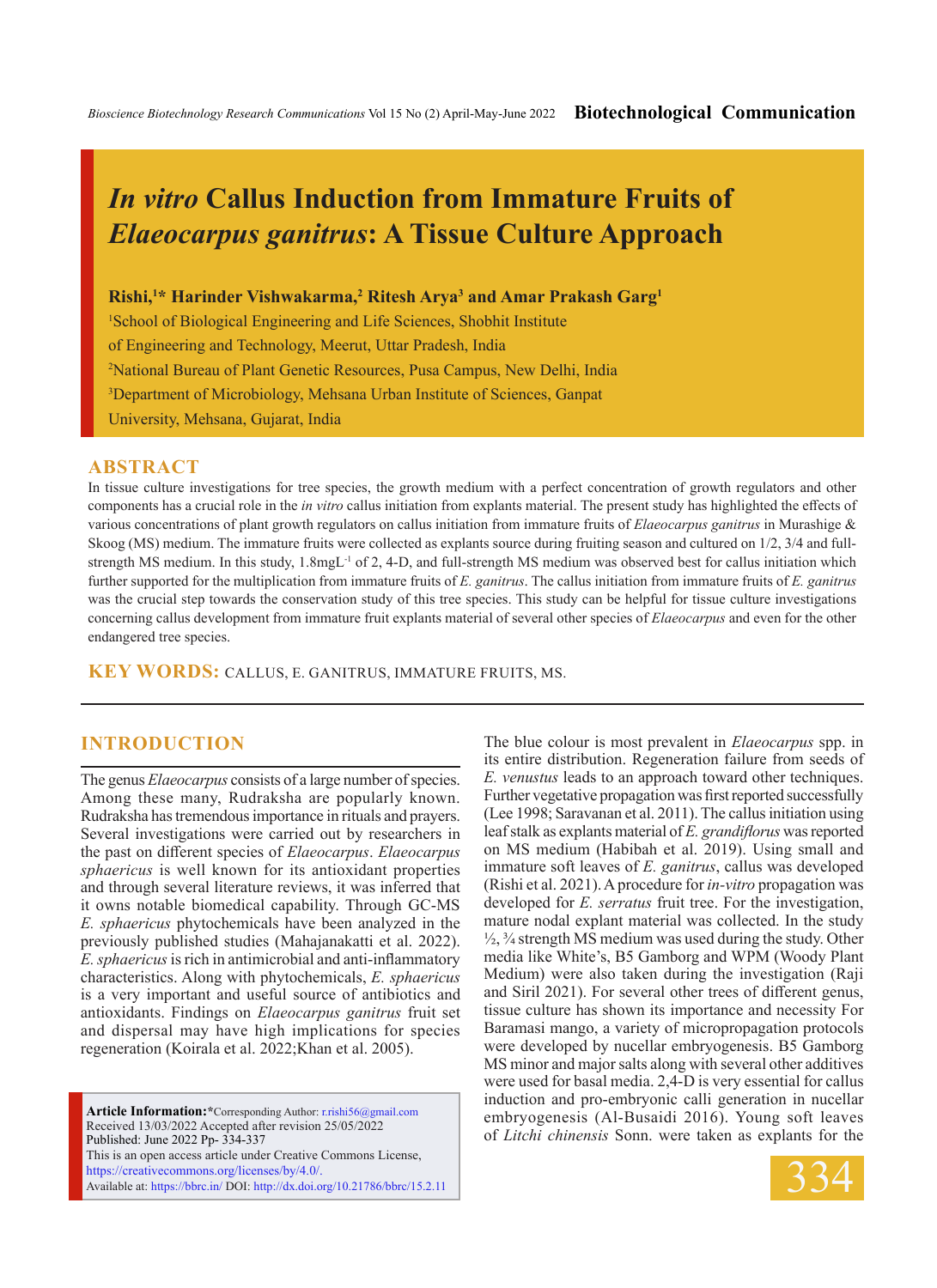development of callus to get *in vitro* plantlets (Puchooa 2004). Somatic embryogenesis of 'Feizixiao litchi' was first reported. The lactalbumin hydrolysate helped in getting a high frequency of callus initiation when taken in combination with plant growth regulators in MS medium (Wang et al. 2016).

The somatic embryogenesis was achieved in callus cultures of *C. wightii*, a medicinally important woody tree species (Kumar et al. 2003). The MS medium was found suitable for callus initiation from leaf explants of Ailanthus excelsa Roxb., and plant growth regulator kinetin was found better than TDZ (Dhaval and Nataraj 2018). For the tropical woody plant, *Parasponia andersonii* Planch the callus initiation was obtained with  $0.1$ - $0.2$ mg L<sup>-1</sup> TDZ with  $0.05$ mgL-1NAA (Knyazev 2018). For direct and indirect shoot organogenesis in *Ficus religiosa* using hypocotyls as explants, two valuable protocols were developed (Hesami and Daneshvar 2018). In zygotic embryos of *Cedrus deodara* formation of adventitious bud was examined. Four different tissue culture growth media variously fortified with and without plant growth regulators were used (Tamta and Palni 2004). In the present study growth regulators and antioxidants were used in MS (Murashige and Skoog 1962) medium for *in vitro* callus initiation from immature fruits of *E. ganitrus*. It is difficult to do tissue culture work with fruits of *E. ganitrus*. Therefore, immature fruits of *E. ganitrus* (Roxb.) were taken into consideration as explants source to get new insights.

**Figure 1: [A] Tree of E. ganitrus [B] Inflourescence on** *E. ganitrus* **[C] Growing** *E. ganitrus* **fruit.**



## **Material and Methods**

The samples (Fig. 2A) were obtained from 6-7 years old tree located inside SIET, Meerut, Uttar Pradesh, India (Fig.1A) which were brought into the laboratory and further washed gently using distilled water. The samples were dipped in distilled water to treat under bavistin  $(1\%)$  (w/v) for 35mins (Rishi et al. 2021). Under the laminar air hood the surface sterilization of explants was performed using 70% ethanol for time period of 30 seconds. The explants samples were treated with  $HgCl_2 0.1\%$  (w/v) for 4 mins (Rishi et al. 2021). The explants were rinsed for 6 times each for 4 min. with sterile double distilled water within the laminar hood. The immature fruits after surface sterilization were cultured on the respected medium of various strength. The temperature of 25±2ºC was set for maintaining the *in vitro* cultures with

60-70% humidity. The light and dark conditions of 16h/8h were provided to the respective cultures.

For the investigation MS medium with 1/2, 3/4 and full strength was used and fortified with 2, 4-D (2, 4-Dichlorophenoxyacetic acid) and TDZ which were taken in the concentration range of  $0.2 \text{ mgL}^{-1}$  to  $2.0 \text{ mgL}^{-1}$ . The antioxidants like ascorbic acid (165 mgL-1), citric acid  $(5 \text{ mgL}^{-1})$  polyvinyl pyrrolidone (PVP,165 mgL $^{-1}$ ) were used. The pH of  $5.8\pm0.5$  was maintained for the medium and 0.8% agar was added. The medium was autoclaved for 15-20 min. For statistics, analysis of variance, one way ANOVA was carried out for significant difference  $p \le 0.05$  $(n=10)$ .

**Figure 2: Different stages of callus development from immature fruit explants on full strength MS medium. [A] Immature fruit; [B]&[C] Callus initiation; [D] Entire immature fruit of** *E. ganitrus* **converted into callus; [E] Callus multiplication.**



# **Results and Discussion**

The callus induction was started after 5 weeks (Fig.2B) on full strength MS medium. It was observed that the entire explants material converted into callus after 9-10 weeks (Fig.2D). The initial callus appeared to be whitish to light green in colour, but after some time, when it started getting older, the callus started to appear light yellow and green in colour (Fig.2E). From immature fruits of *E. ganitrus*  initiation of callus was observed maximum at 1.8mgL-1 of 2,4-D as compared to 1.2mgL-1, 1.4mgL-1, 1.6mgL-1 and 2.0mgL-1 of 2,4-D when considered alone (Fig.3).

On the other hand, with the concentrations of TDZ 0.6mgL-1 analyzed better in comparison with 0.4mgL-1 and 0.8mgL-1 (Fig.4). With combination of both the growth regulators i.e.,  $2,4$ -D  $1.8$ mgL<sup>-1</sup> and TDZ  $0.4$ mgL<sup>-1</sup> concentration, callus initiation was observed (Fig.5).

In this study, it was observed that low concentrations of TDZ responded much better in contrast to higher concentrations. The organogenic callus of *E. robustus* was observed using the MS medium consisting of 2,4-D (Rahman 2004). Callus initiation was reported in *E. tuberculatus* when MS medium was fortified with 2, 4-D (Arshad and Kumar 2006). Callus initiations for *E. sphaericus* were best observed in MS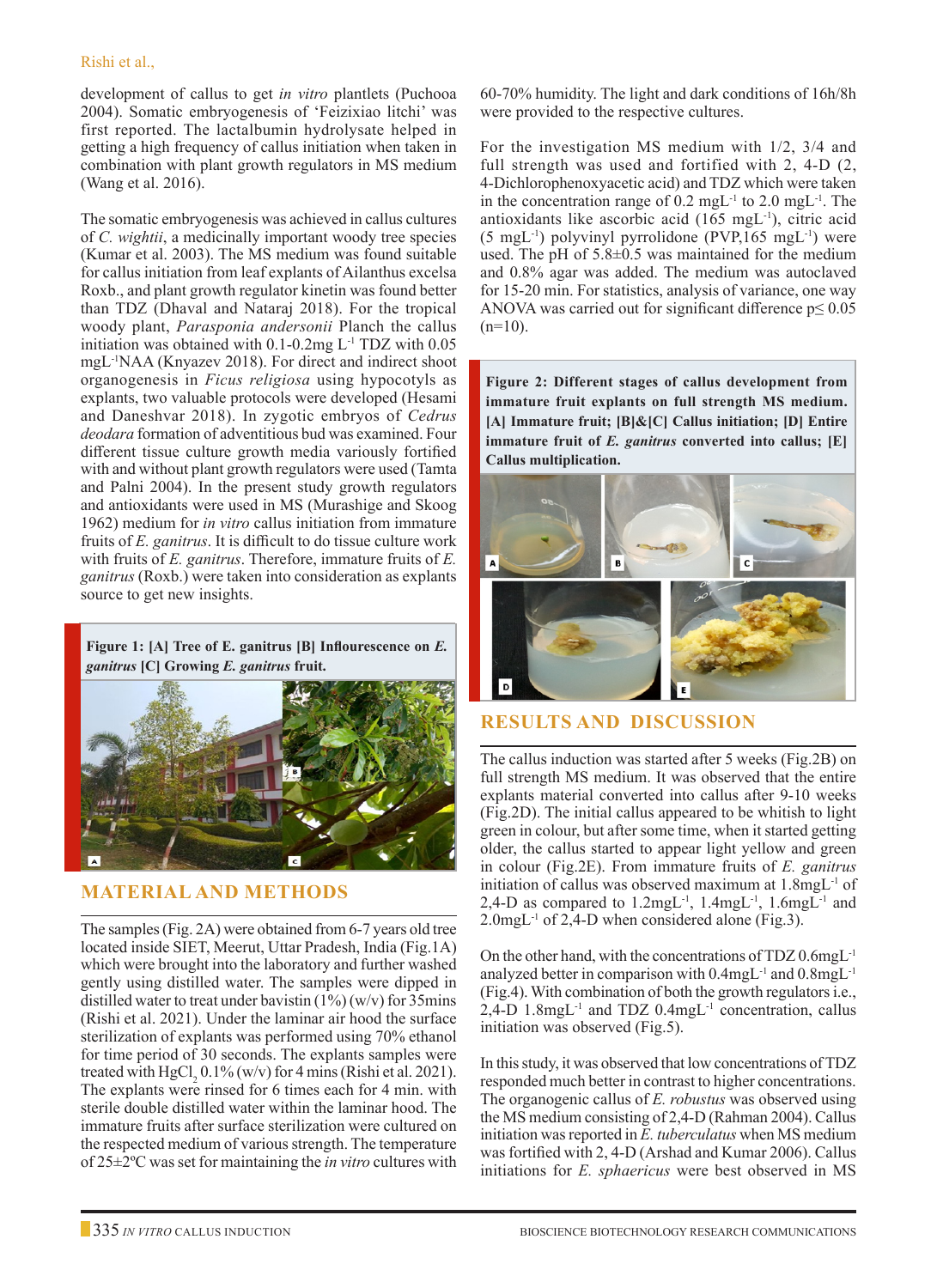medium fortified with 1 mgL-1 BAP in combination with 0.5mgL-1 2, 4-D (Dubey and Das 2011). The compact callus induction and basal callus formation were observed in the *in vitro* cultures of *E. blascoi* in WPM using TDZ (Siva et al. 2015). Callus formation was successfully reported in E. grandiflorus when 2,4-D was used (Habibah et al. 2019). The sterilization component i.e.,  $0.1\%$  HgCl<sub>2</sub> was found best for surface sterilization of immature fruit explants.  $HgCl<sub>2</sub>$  with 0.1 % concentration was analysed as best for surface sterilization of leaf explants of *E. ganitrus* (Rishi et al. 2021).



**Figure 4: Different concentrations of TDZ used for callus initiations from explants on full strength MS medium**



**Figure 5: Different concentrations of 2, 4-D+TDZ mg/L used for callus initiations from explants on full strength MS medium**



The previously published studies on tissue culture for different tree species including *E. ganitrus*, were observed quite promising based on plant conservation aspects. The results obtained from such reported studies can be utilized to develop deep insights into the tissue culture of *Elaeopcarpus* due to its high importance in several research disciplines. Therefore, the investigation of immature fruits of *E. ganitrus* (Rudraksha) was taken for research purposes which further may open the various ways of holding other studies. The study can become very important in the coming future for the conservation of endangered tree species of not only *Elaeocarpus* but for other species belonging to different genera through plant tissue culture.

### **Conclusion**

The findings of the present study have shown that the initiation and multiplication of callus observed best in full strength MS medium with 2, 4-D at the concentration of 1.8 mgL-1. The study indicated that 2,4-D plays a crucial role during callus induction, growth and development to influence the entire explant material. Hence, the procedure may be useful for callus studies of other *Elaeocarpus*  species, especially the ones which are known for different types of Rudraksha beads.

### **Acknowledgements**

The research facilities for the study were provided by the Shobhit Insitute of Engineering & Technology, Modipuram, Meerut, Uttar Pradesh, India.

**Conflict of interests:** Authors declare no conflict of interests to disclose.

**Data Availability Statement:** The database generated and /or analysed during the current study are not publicly available due to privacy.

### **References**

Al-Busaidi KT, Shukla M, Al-Burashdi AH et al. (2016). *In vitro* regeneration of Mango (*Magnifera indica* L.) cv. Baramasi through nucellar embryogenesis. Journal of Horticulture and Forestry. 8(5): 37-43. doi:10.5897/ JHF2016.0443

Arshad SM and Kumar A (2006). Tissue culture investigation of *Elaeocarpus tuberculatus*- a highly valued rudraksha. Vegetos-An Int. J. Plant Res. 19: 111-114.

Dhaval P and Nataraj M (2018). Callus induction in *Ailanthus excels*a Roxb.- A Multipurpose tree. International Journals of Scientific Reviews. 7(1): 116-129.

Dubey P and Das AK (2011). Micropropagation and rehabilitation of *Elaeocarpus sphaericus* gaertn k schum a highly valued plant from Arunachal Pradesh. Shodhganga@ INFLIBNET / Rajiv Gandhi University / Department of Botany, http://hdl.handle.net/10603/278904.

Habibah NA, Widiatningrum T, Anggraito YU et al. (2019). Growth of *Elaeocarpus grandiflorus* callus cultures in MS medium with various concentrations of growth regulators, Journal of Physics: Conference Series 1321doi:10.1088/1742-6596/1321/3/032037.